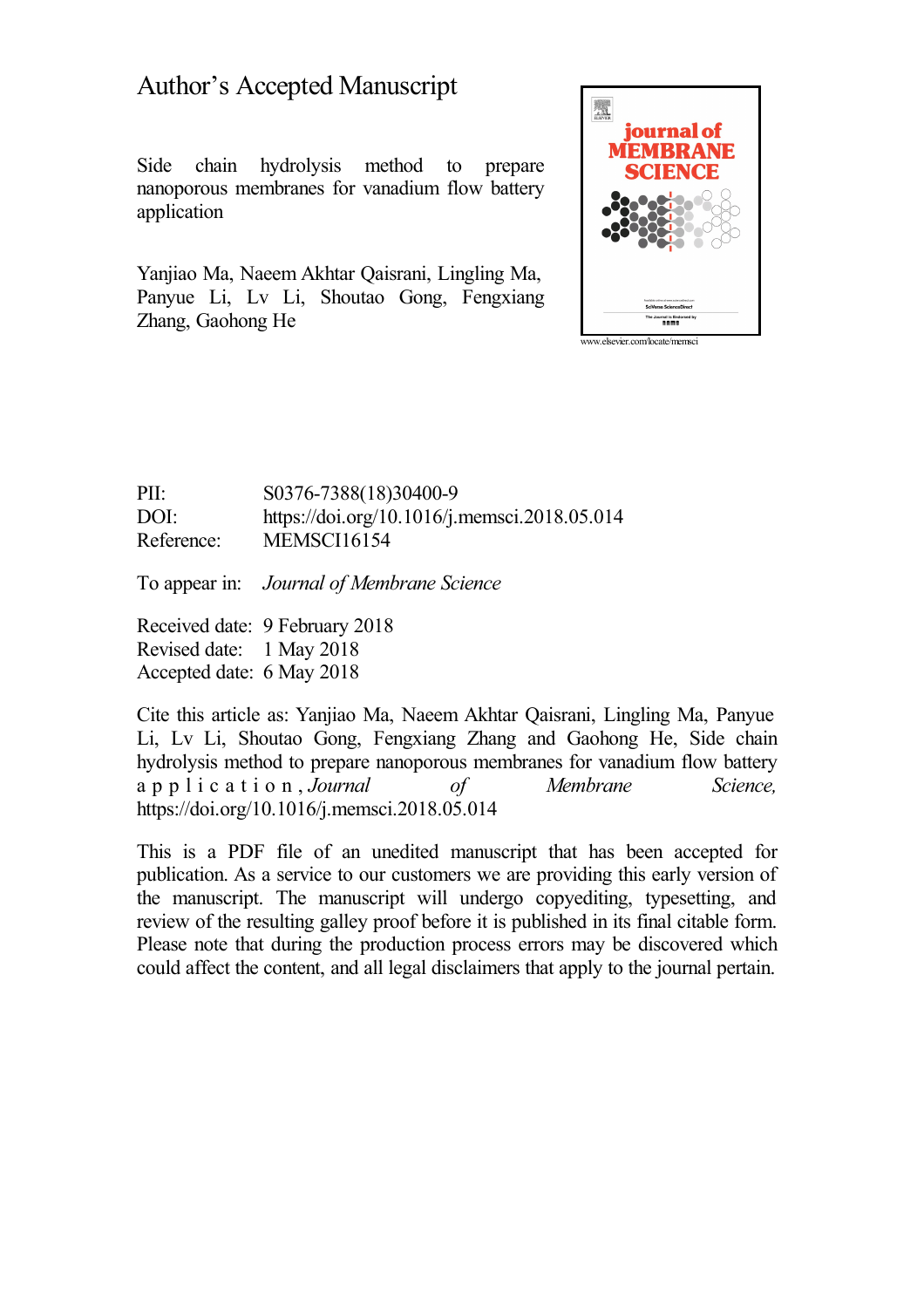### **Side chain hydrolysis method to prepare nanoporous membranes for vanadium flow battery application**

Yanjiao Ma, Naeem Akhtar Qaisrani, Lingling Ma, Panyue Li, Lv Li, Shoutao Gong, Fengxiang Zhang\*, Gaohong He\*

State Key Laboratory of Fine Chemicals, School of Chemical and Petroleum Engineering, Dalian University of Technology, 2 Dagong Road, Liaodongwan New District, Panjin, China, 124221

[zhangfx@dlut.edu.cn;](mailto:zhangfx@dlut.edu.cn;) 

hgaohong@dlut.edu.cn

\*Correspondence:

#### **Abstract**



A side-chain hydrolysis method is proposed for fabricating high performance nanoporous membranes that can be used in vanadium flow batteries (VFBs). The membranes were fabricated facilely by hydrolyzing the bulky ester groups at the side chain of a cross-linked copolymer. Such hydrolysis creates pores that function as the pathway for proton transport while the cross-links can minimize membrane swelling induced by the hydrolysis derived carboxylic acid groups. The cross-links also contain cations so that vanadium permeation can be suppressed via Donnan repulsion effect. Therefore, the fabricated membrane combines the benefits of ionic and porous membranes, and thus can balance proton conduction and the vanadium ion restriction, giving rise to a good performance in a VFB. The optimized VFB showed a coulombic efficiency of 97.3 % and an energy efficiency of 82.7 % at 80 mA  $cm<sup>-2</sup>$  for 100 cycles. Our work provides a facile, novel and cost-effective method to fabricate high-performance membranes for VFB applications.

**Keywords:** vanadium redox flow battery, hydrolysis, porous membrane

#### **1. Introduction**

With the excessive consumption of fossil resources, there is an urgent need to develop renewable energies such as solar- and wind energy [\[1\]](#page--1-0). However, these energies are intermittent and need large scale energy storage technology to ensure a smooth power output [\[2,](#page--1-0) [3\]](#page--1-0). The vanadium flow battery (VFB) is one of such technologies. It is advantageous over other technologies due to its long cycle life, high safety, environmental friendliness, and decoupled energy and power design [\[4\]](#page--1-0).